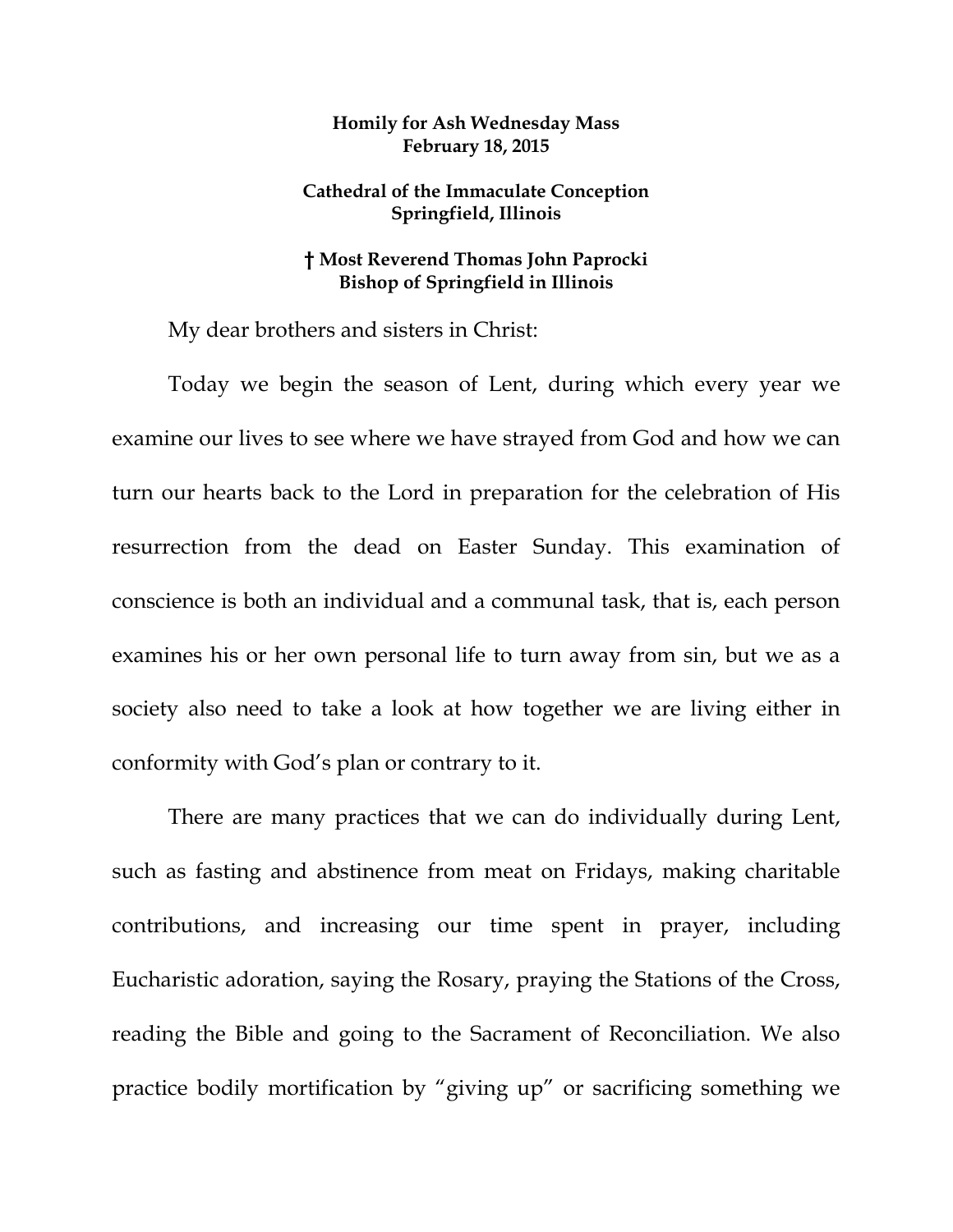like, such as alcohol, dessert, candy, television or social media, as a means of penance for our sins so that we can grow spiritually.

As a community, there are many things that we can do as well. Some of the religious practices mentioned above that we can do individually can also be done with others in the community of faith or with our families, such as Eucharistic adoration, saying the Rosary, praying the Stations of the Cross, studying the Bible, or volunteering at a soup kitchen. I would also like to suggest something by which we can examine the moral condition of our society with regard to marriage and family life, namely, by completing the questionnaire for the 2015 Synod on the Family that will take place in Rome later this year. It is available on our diocesan website at www.dio.org until March 1. This questionnaire consists of three parts: 1) Listening: The Context and Challenges of the Family, 2) Looking at Christ: The Gospel of the Family and 3) Confronting the Situation: Pastoral Perspectives.

The questionnaire is a matter of re-thinking "with renewed freshness and enthusiasm, what revelation, transmitted in the Church's faith, tells us about the beauty, the role and the dignity of the family" (*Relatio Synodi*, n. 4). From this vantage point, in the words of Pope Francis, we have "to find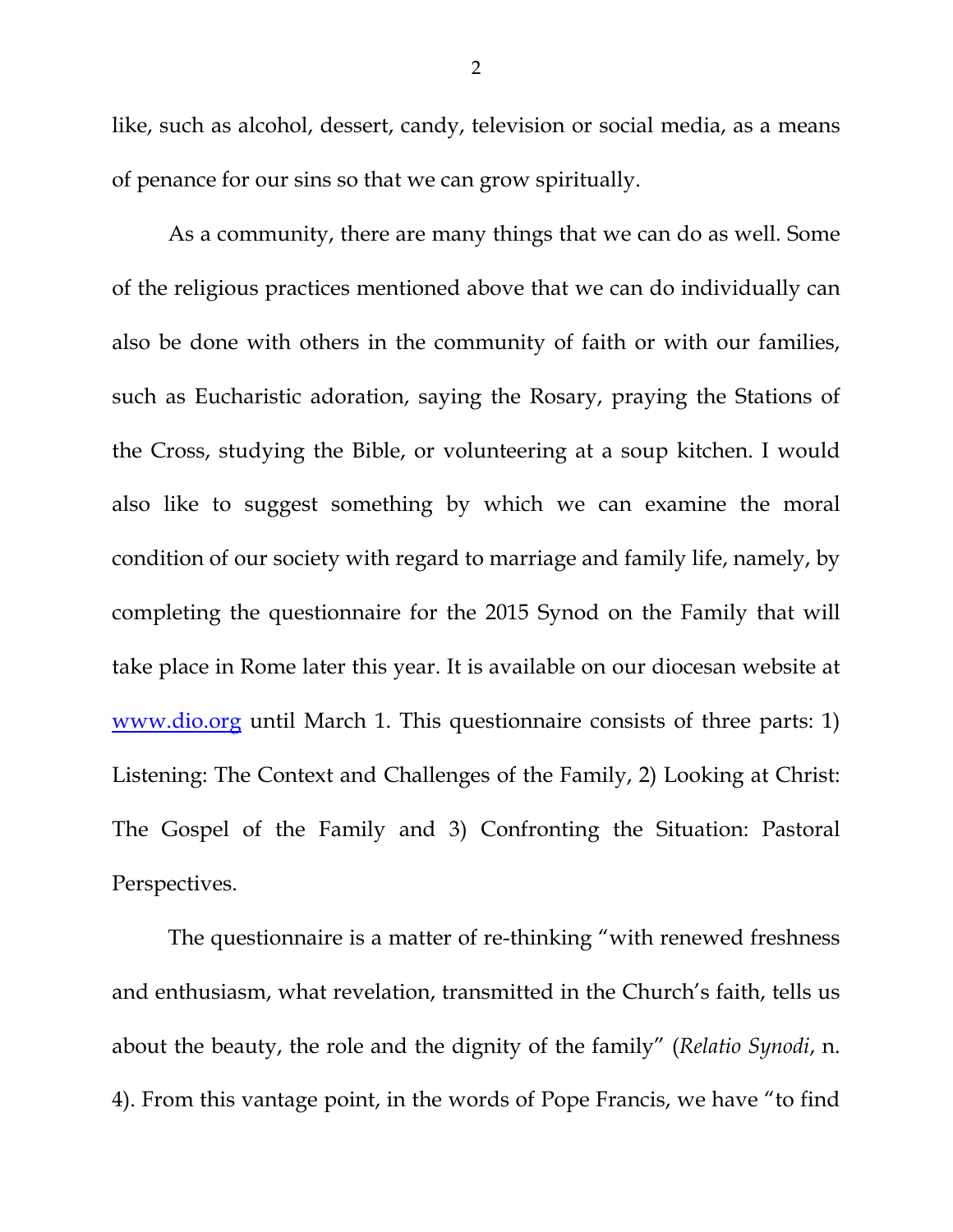concrete solutions to so many difficulties and innumerable challenges that families must confront" (Pope Francis, *Concluding Discourse*, October 18, 2014).

Among these "many difficulties and innumerable challenges that families must confront," as identified by the Extraordinary Synod that took place last year, are pornography, divorce, cohabitation without marriage, children born outside of marriage, "troubling individualism which deforms family bonds," homosexuality, "civil legislation which compromises marriage and the family," secularization and "the crisis of faith, witnessed among a great many Catholics, which oftentimes underlies the crisis in marriage and the family" (*Relatio Synodi*, nn. 4-58).

A prime example of the sickness of our society with regard to human sexuality can be seen in the popularity of the movie, "Fifty Shades of Grey," which shattered records with a staggering \$94.4 million debut at the box office last weekend. "Fifty Shades of Grey" presents itself as "a saucy evening out for couples looking to spice up their love lives." In fact, Joe Morgenstern, film critic for THE WALL STREET JOURNAL, describes "Fifty Shades of Grey" as "a study in sadomasochism" and "bondage." According to Al Alexander's movie review in the *State Journal-Register,*